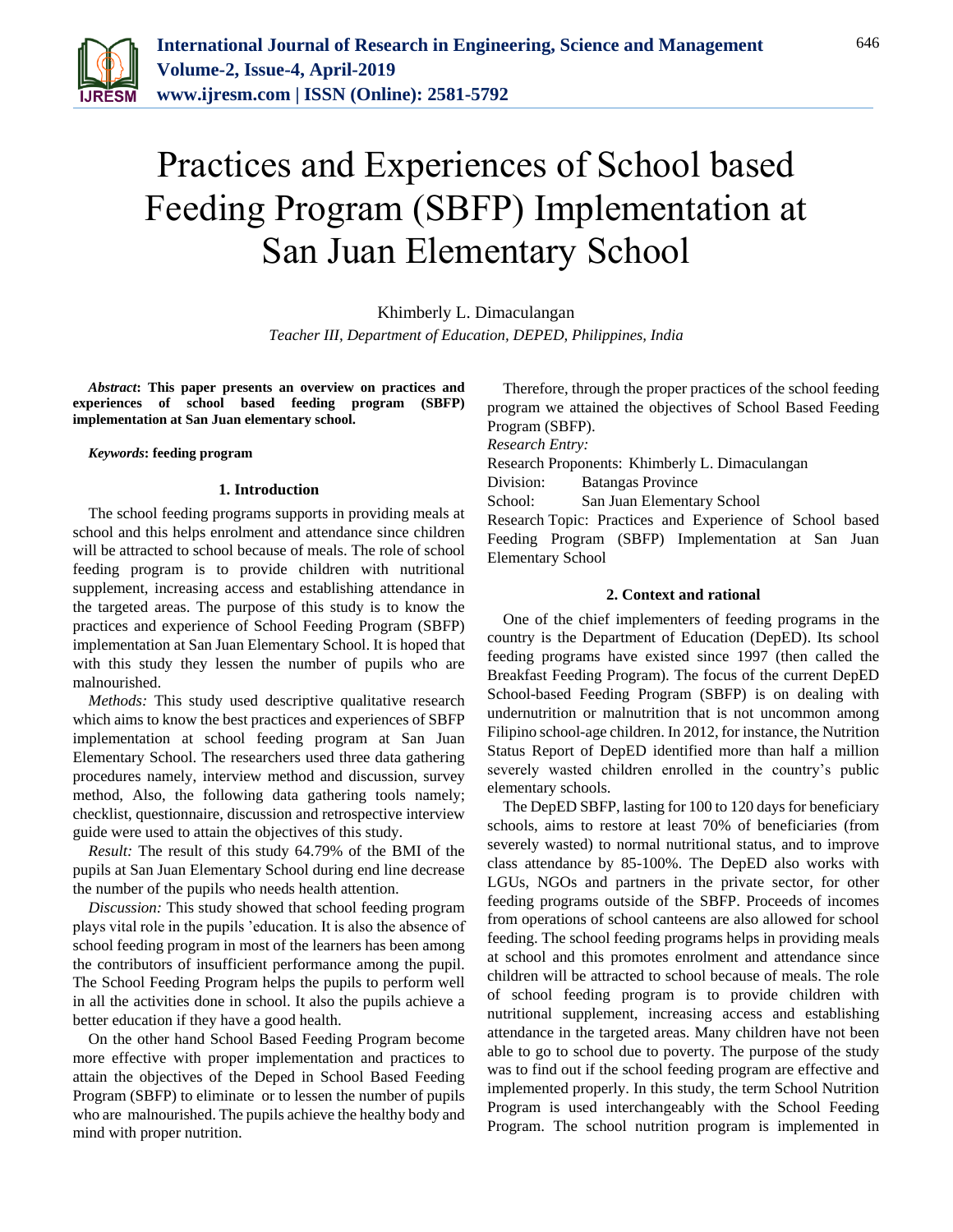

school to provide meals aimed at contributing to quality education and health. Therefore, the intention of this study to know the best practices and experience of school feeding program implementation at San Juan Elementary School.

# **3. Review of related literature**

Literature review is about locating and evaluating what has been written relevant to the research title. Literature reviewing is an appropriate step in the research process which makes the research problem clear more so literature review helps a researcher to get acquainted with relevant theories to tie to the investigation. School feeding programs are a convenient means by which important nutrients can be provided for needy children in schools. Ensuring that school children have food to eat helps them to concentrate more in class than when they are hungry. Del Rosso (1999: 28) indicated that nutritional status and health maintain a strong positive impact on a child's educational outcome in school. Therefore, the school feeding program is well placed to address these challenges.

Mbusi (2005) supported that, this program by government to reduce hunger and potentially improve learner performance has badly been beset with challenges. Mbusi (2005) further reiterated that although the program was intended to help poor children and empower women, it now serves to enrich those who are involved in its implementation. In addition, Regenade (1993), feeding programs contribute to good children's performance. She stated that in most impoverished settings, short term effects are worthwhile (food as a human right). She also stated that there is impact of education and the link between hunger and learning. She also found out that children who are hungry or chronically malnourished are less able to learn regardless of the setting. Lambers (1990) mentioned that, there has been urging to establish appropriate school feeding programs.

According to the School Feeding Programmed Training handbook (2006) the objectives of the School Feeding Programmed are to:

- Improve the primary schools enrolment, enhance the attendance rates and reduce the dropout rates due to hunger.
- Reduce the disparities in enrolment, attendance rates and gender.
- Improve the children capacity to concentrate and assimilate information by relieving short term hunger.
- Contribute to improvement of nutrition intake and general health of the children from low income families.
- Enhance the participation rates and increase enrolment of children

School feeding leads to increased time spent in school, through increased enrolment and attendance and decreased drop-out rates (Ahmed, 2004).

School feeding is recognized as a way to improve children's nutrition and education and as a vehicle to fight disease. School

feeding programmed throughout the world have successfully attracted children to school and have retained them by offering them food or a nourishing snack. Such programmed have indicated an increase in children's nutritional status, raised school enrolment, improved attendance, increased attention span and are solving community health problems. School feeding provides vital nutrients, and for many children the food they eat at school is the most nutritious they will get all day (IFPRI 1994a). School feeding could be seen as one of the key strategies in contributing to household food security, and should form part of a complete package to improve the health and general well-being of a child (DoH 2005:32). School feeding programmes are effective in stimulating demand for schooling, particularly in settings where school attendance is low and where children come from rural, relatively low socioeconomic backgrounds. These programmes appear to contribute to improved attendance and enrolment when there is a good collaboration between the feeding programme design and the environment in which the programme operates (Levinger 2005: S171).

In addition, Bowlby (1988), food quantity and quality should be looked into. Children should be given right nutrients to enhance their growth, development and survival in the community. He also argued that the frequency of the meals should be noted. Food should be served regularly and the schools set good designs and programs to affect this. He also said that there should be a design or department to deal with this issue within the school. Providing proper nutrition and promoting stimulation of a child's sense are vital components of children in the sense that they enhance the development and organization of the brain.

According to Ann (1986), confirms that human body functions best when supplemented by the right kinds of food in the correct proportion Food is a basic need and a right for survival for all humanity especially for children whose rights are to enjoy the highest attainable standard of health, nutrition and education, C.R.C (1989). Food is a basic biological need, Maslow (1970) has emphasized that human beings have a hierarchy of needs ranging from lower level needs of food survival and safety to higher needs. So this should be provided before we can ask the children to be motivated to learn. Nutrients in food are like food that functions in a number of ways to keep the body healthy. The body should receive enough of each nutrient because foods also vary in their chemical composition (K.I.E 1998).

Feeding begins during programme when the expectant mother eats sufficient proteins, fresh fruits, carbohydrates and vegetables to supply enough nourishment for her and the developing fetus. There is evidence that early quality care improved brain size, complexity and show increase in dendrite, breathing, growth in support gland cells and capillaries (Michael and Moore 1995). Good nutrition which contains all the necessary food substances does not need to be expensive neither does it mean all the times and all meals are balanced but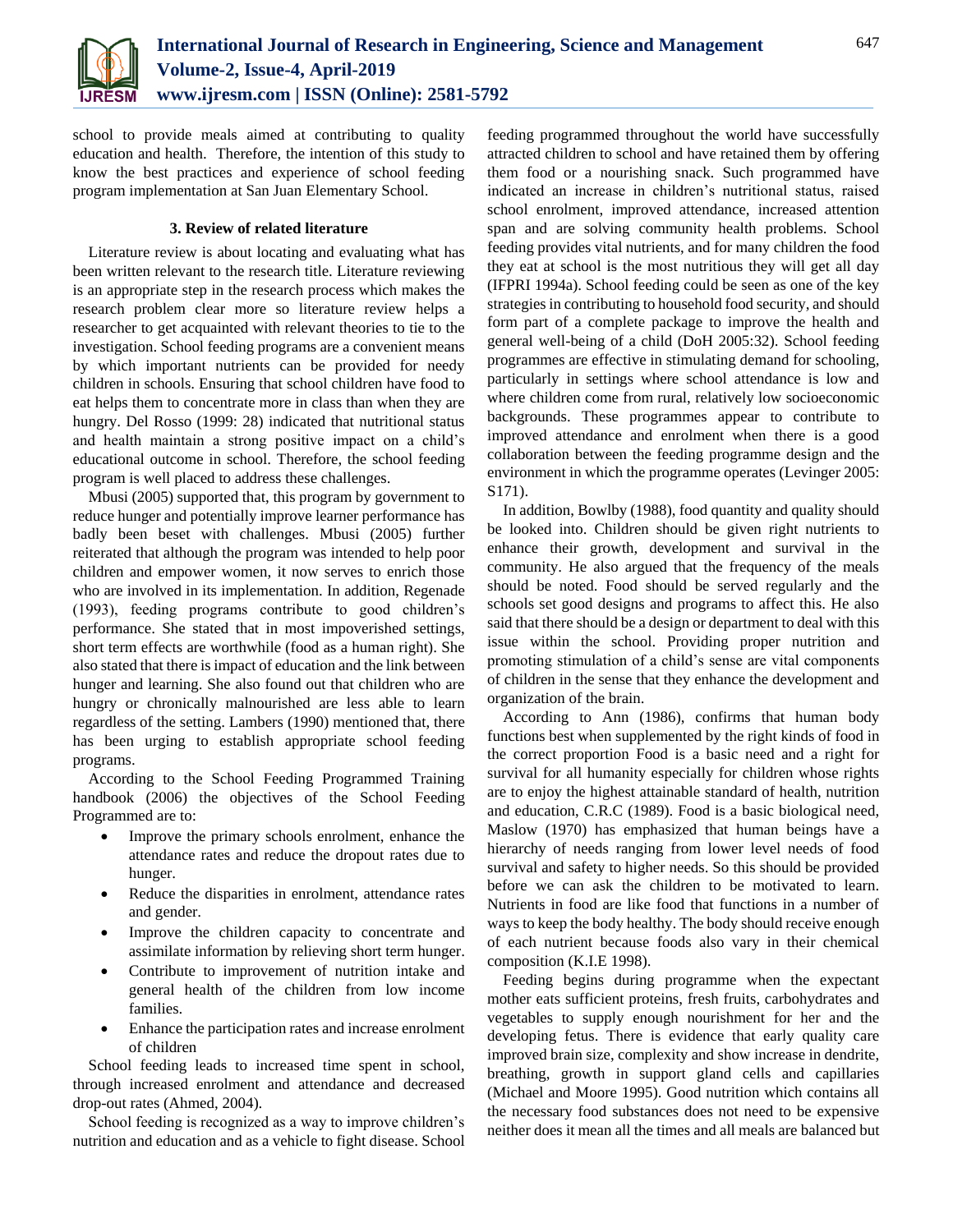

simply means over the course of several days the body needs to take enough substance to grow and stay healthy. Nourishing foods are often less expensive than high calories food.

The benefits of School Feeding Program are far reaching. There is evidence to show that school feeding program increase children's educational achievement so as to improve their potential future productivity and earnings, alleviate short term hunger which improves children's cognitive functioning and attention span, improves nutritional status of children by providing them calories and nutrients in addition to their regular diet, enhance enrollment in school and better educational outcome. These lead to better health and better resistance to infectious diseases and illnesses that would keep children from attending school (Alderman, Hoddinott & Kinsey, 2006).

Despite the benefits of SFPs, many school going children especially from poor backgrounds are not able to enjoy the fruits of such program. And if they do, the very programmes are not sustainable owing to a number of challenges including poverty, managerial issues, food storage factor and poor climatic conditions (Wanjohi, 2010).

# **4. Action research question**

The researcher's aims at practices and experience of school feeding program

Implementation at San Juan Elementary School.

Specifically, the researchers would like to answer the following research questions

- What is the level of School Feeding Program?
- What are the challenges encounter to the SBFP implementation at San Juan Elementary School?
- What are the best practices of San Juan Elementary School in implementation of SBFP?

*Proposed Innovation, Intervention and Strategy:* The scope of this research is the practices and experience of school feeding program. Implementation at San Juan Elementary School. A development of research compendium containing questionnaire form (interview), survey form (Check list) research flyers and research presentation. Also this study is focused only on the practices of school feeding program to the learners.

### **5. Action research methods**

This is a descriptive qualitative research which aims to know best practices and experiences of SBFP implementation at school feeding program on the implementation at San Juan Elementary School. The respondents of the study are the pupils who are malnourished in the school. The respondents of the study were composed of seventy – one  $(71)$  pupils from different grade level from San Juan Elementary Schools in Sto.Tomas, Batangas from the school year 2016-2017. The researcher used frequency and percentage.

The researchers used three data gathering procedures namely, interview method and discussion, survey method, Also, the following data gathering tools namely; checklist, questionnaire, discussion and retrospective interview guide

were used to attain the objectives of this study.

| --- | $\sim$ |
|-----|--------|
|     |        |

| Work plan                                       |                         |  |  |  |
|-------------------------------------------------|-------------------------|--|--|--|
| Activity                                        | Duration                |  |  |  |
| Gathering literature                            | May $24 - 11$ , 2017    |  |  |  |
| Formulating objectives                          | June $12 - 16$ , 2017   |  |  |  |
| Analyzing and drafting literature               | June $17 - 21$ , 2017   |  |  |  |
| Drafting the context and rationale              | June 22 - 26, 2017      |  |  |  |
| Identifying research design and methodology     | June 27 - July 2, 2017  |  |  |  |
| Drafting and peer validation of questionnaire   | July $3 - 6$ , 2017     |  |  |  |
| Distribution and retrieval of questionnaire     | July $7 - 11$ , 2017    |  |  |  |
| Distribution and retrieval of questionnaire     | July 12 -22, 2017       |  |  |  |
| Tallying and interpretation of responses        | July $23 - 30$ , $2017$ |  |  |  |
| Drafting result and discussion                  | Aug. 1-5, 2017          |  |  |  |
| Drawing conclusion and writing the              | Aug. 6 - 13, 2017       |  |  |  |
| recommendation                                  |                         |  |  |  |
| Finalizing the introduction, review of related  | Aug. 14 - 22, 2017      |  |  |  |
| literature, result and discussion, bibliography |                         |  |  |  |
| Drafting the research output                    | Aug. $23 - 28$ , 2017   |  |  |  |
| Encoding and polishing the entire paper and     | Aug. $29$ – September   |  |  |  |
| peer validation of the research output          | 4, 2017                 |  |  |  |
| Submission of the research to the division      | September $5 - 10$ ,    |  |  |  |
| office and presentation to peers.               | 2017                    |  |  |  |

Table 2 Timetable for the preparation of action research TARGETS DATES End of Project First Draft Final Report September 6, 2017 July 27, 2017 September 10, 2017

Table 3

| <b>Cost Estimate</b>      |                   |  |  |
|---------------------------|-------------------|--|--|
| <b>Budget Requirement</b> |                   |  |  |
| $150 \times 10$ reams     | $=$ Php. 1500.00  |  |  |
| $50 \times 11$ peers      | $=$ Php. 550.00   |  |  |
| 70 x 71 respondents       | $=$ Php. 4,970.00 |  |  |
| $150 \times 9=$           | 1.350             |  |  |
| Php. 8,370                |                   |  |  |
|                           |                   |  |  |

|                                                                              | Table 4                                   |                                                           |  |  |
|------------------------------------------------------------------------------|-------------------------------------------|-----------------------------------------------------------|--|--|
|                                                                              | Action plan                               |                                                           |  |  |
| <b>Research Output</b>                                                       | Scheme of                                 | <b>Resources Needed</b>                                   |  |  |
|                                                                              | Dissemination                             |                                                           |  |  |
| Using existing baseline<br>data on BMI based on<br>school nutritional status | Using the<br>interview guide<br>questions | School clinic<br>teacher/nurse, and<br>parents            |  |  |
| evaluation                                                                   | Survey form                               | Malnourished pupils<br>from San Juan<br>elementary school |  |  |

A survey questionnaire was prepared, validated, distributed, tallied and interpreted to know the best practices of school based feeding program implementation for the action research, writing determining the extent the research title, formulating the research problem, drafting the review of related literature and studies, determining the research design and methodology, preparing research tools, conducting data gathering procedure, presenting and interpreting results, drawing conclusions, writing the recommendation and preparing the research output as well as identifying the common research topics. An interview guide questions follows after accomplishing the survey questionnaire in order to validate and confirm the responses given by the research participants.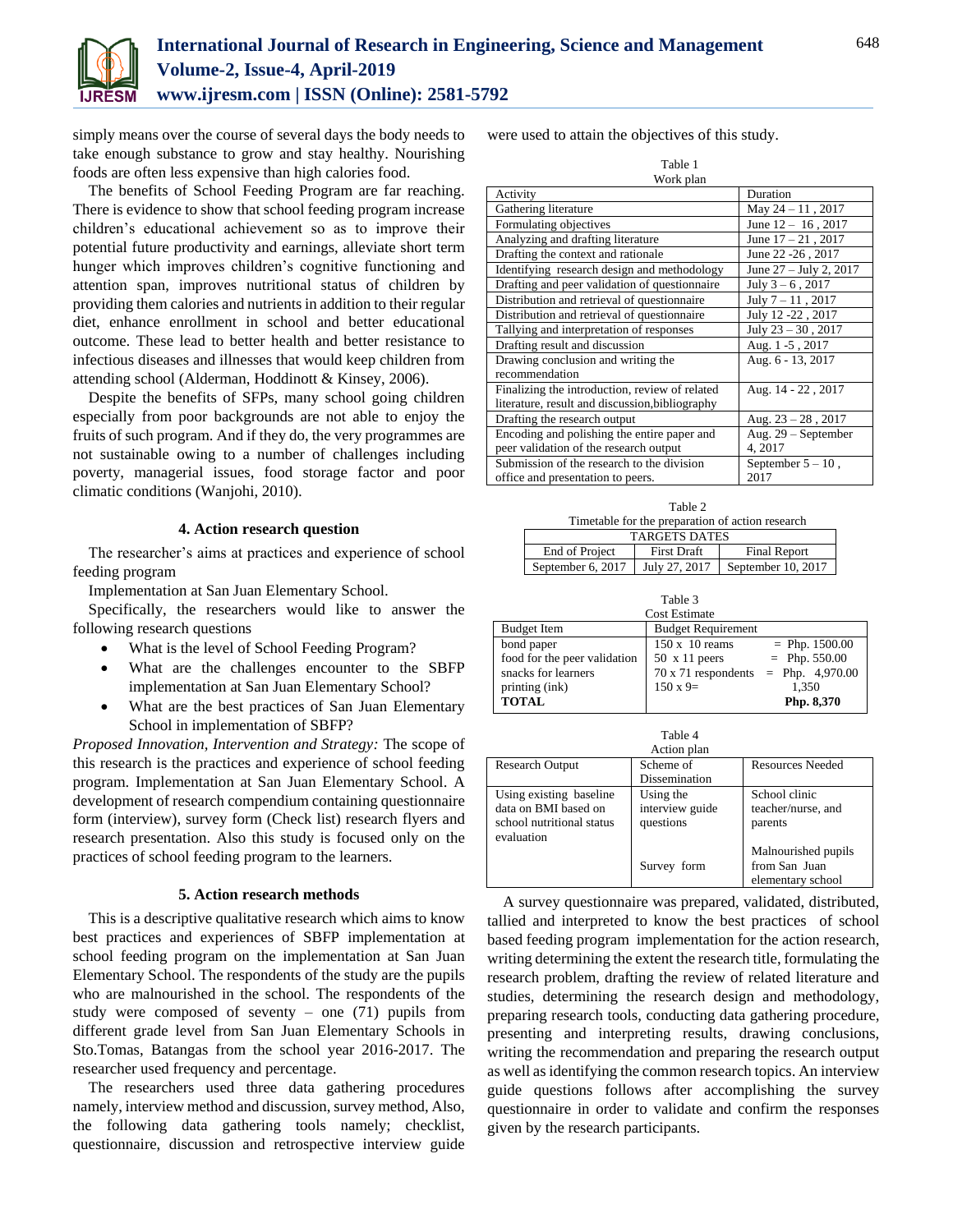

# **International Journal of Research in Engineering, Science and Management Volume-2, Issue-4, April-2019 www.ijresm.com | ISSN (Online): 2581-5792**

#### Table 5

| BMI of School Based Feeding Program: SY 2016-2017 |               |      |                             |    |                  |          |
|---------------------------------------------------|---------------|------|-----------------------------|----|------------------|----------|
|                                                   | <b>Before</b> |      | After                       |    |                  |          |
| Grade Level                                       | Frequency     | $\%$ | Frequency                   | %  | $Before - After$ | Level    |
| $Pre - Element$                                   |               |      |                             | 50 | -1               | increase |
|                                                   |               |      | $\mathcal{D}_{\mathcal{L}}$ | 50 | -1               | decrease |
| Н                                                 |               |      | 10                          | 28 | $-2$             | increase |
| Ш                                                 | 17            | 28   |                             | 4  | 15               | decrease |
| IV                                                | 25            | 35   | 22                          | 60 | 3                | decrease |
|                                                   | 19            | 27   | 6                           | 16 | 13               | decrease |
| VI                                                | 3             | 4    | $\mathfrak{D}$              | 8  |                  | decrease |
| Total                                             | 71            |      | 46                          |    |                  | decrease |

Challenges encounter of SBFP in the implementation at San Juan Elementary School

| Challenges                                                                                                                   | Frequency | Percent $(\% )$ |
|------------------------------------------------------------------------------------------------------------------------------|-----------|-----------------|
| They regulate if school feeding is the most effective in employing the menu plan every day.                                  |           |                 |
| They set program objectives and goals for the success of the School feeding program.                                         |           |                 |
| They establish a system of effective targetin.                                                                               |           | 15.49           |
|                                                                                                                              |           |                 |
| They select the type of food to be provided in school based on the need of the pupils nutrition.                             |           |                 |
| They have plan, execute, and evaluate of the ongoing school feeding activities.                                              | 29        |                 |
| They evaluate the corresponding health activities such as deworming, handwashing and proper sanitation are well implemented. |           |                 |

The best practices and experience of SBFP in the implementation at San Juan Elementary School

| <b>Practices</b>                                                                                                                                                                                    | Frequency      | Percent $(\% )$ |
|-----------------------------------------------------------------------------------------------------------------------------------------------------------------------------------------------------|----------------|-----------------|
| 1. The parents of the pupils who are beneficiaries of School Feeding Program conducted an Orientation by the School Head, the<br>Canteen Teacher, the SBFP Coordinator and the BAC                  | 5              |                 |
| 2. The school assigned the committee for every day schedule during feeding program.                                                                                                                 | 6              | 8               |
| 3. The budget for the construction of the School Feeding Center was made successful through the collaborative effort of School<br>MOOE, SBFP Budget and School Canteen.                             | 9              | 12.68           |
| 4. The Gulayan sa Paaralan served as a partner of the SBFP. It served as provider of vegetables and other ingredient.                                                                               |                | 10              |
| 5. The school support the health activities such as deworming, weighing, and measuring of the heights of the pupils in all levels<br>with parent's permit.                                          | 23             | 32              |
| 6. The preparations of the meals, parents wearing the proper outfit in foods handling.                                                                                                              | 6              | 8               |
| 7. The School Canteen Teacher, the BAC, and the School Head always supervises the preparations of the parents for the feeding<br>program.                                                           | $\overline{4}$ | 6               |
| 8. The beneficiaries of the School Feeding Program were divided in two groups every day. Kindergarten to Grade III and Grade<br>IV-Grade VI. Both groups observes the rules during feeding program. | 6              | 8               |
| 9. The beneficiaries of the School Feeding Program prays before and after to thank God for each meal. Then they washed their<br>hande eleen.                                                        | 5              |                 |



Fig. 1. The schematic representation of the significant concepts in this study

The design of the research compendium followed three phases namely the pre-design stage, the design stage and the post-design stage. The pre-design stage includes gathering of literature about action research writing, preparation of research questionnaires and guide questions, treatment of gathered data as well as identifying the respondents of the study. The design stage includes drafting of the research worksheets, research flyers and research audio-video presentation. Finally, the postdesign stage includes the pilot-test and modification of the research compendium. The entire procedure is presented.

## *A. Ethical issues*

This study encounters the different issues. These are the following:

- Absence of standard weighing protocols and instruments used among schools.
- The allocated budget per beneficiaries (P15 per meal and P1 for administration).
- Monitoring of the ongoing school feeding activities.

# **6. Result and discussion**

This part of the study presents the responses to the research objectives heaved in the research.

Table 5, Distribution of respondents according to the BMI of School Based Program for the school year 2016-2017, Before